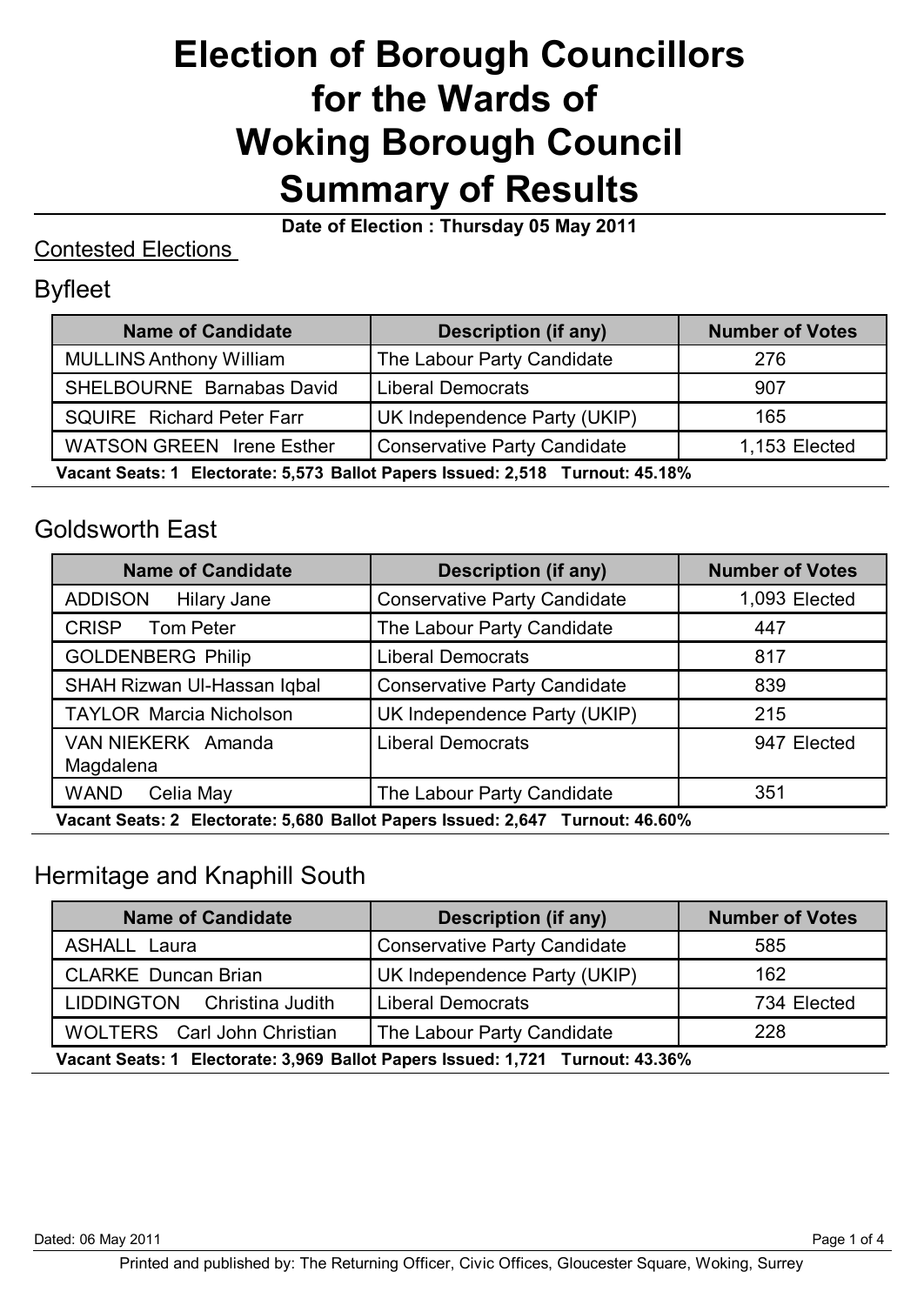#### Contested Elections

#### Horsell East and Woodham

| <b>Name of Candidate</b>                                                      | <b>Description (if any)</b>         | <b>Number of Votes</b> |
|-------------------------------------------------------------------------------|-------------------------------------|------------------------|
| <b>EVANS</b><br>Elizabeth Anne                                                | The Labour Party Candidate          | 198                    |
| SANDERSON James Richard                                                       | <b>Liberal Democrats</b>            | 308                    |
| SMITH Anne Elizabeth                                                          | <b>Conservative Party Candidate</b> | 1,408 Elected          |
| SQUIRE Judith                                                                 | UK Independence Party (UKIP)        | 112                    |
| Vacant Soate: 1 Electorate: 3 701 Ballot Dangre Issued: 2 044 Turnout: 55 23% |                                     |                        |

**Vacant Seats: 1 Electorate: 3,701 Ballot Papers Issued: 2,044 Turnout: 55.23%**

### Horsell West

| <b>Name of Candidate</b>                                                      | <b>Description (if any)</b>         | <b>Number of Votes</b> |
|-------------------------------------------------------------------------------|-------------------------------------|------------------------|
| <b>BRIGHT Colin Robert</b>                                                    | The Labour Party Candidate          | 329                    |
| <b>HANLEY Mark Christopher</b>                                                | <b>Liberal Democrats</b>            | 691                    |
| <b>HUNWICKS Beryl Ann</b>                                                     | <b>Conservative Party Candidate</b> | 1,654 Elected          |
| <b>SHAW</b><br><b>Timothy Olaf Richard</b>                                    | UK Independence Party (UKIP)        | 230                    |
| Vacant Boate: 1 Electorato: E 284 Ballet Baners Issued: 2028 Turnout: E4 200/ |                                     |                        |

**Vacant Seats: 1 Electorate: 5,384 Ballot Papers Issued: 2,928 Turnout: 54.38%**

## Kingfield and Westfield

| <b>Name of Candidate</b>                                                      | <b>Description (if any)</b>                         | <b>Number of Votes</b> |
|-------------------------------------------------------------------------------|-----------------------------------------------------|------------------------|
| <b>Leo Thomas Astaire</b><br><b>DIX</b>                                       | UK Independence Party (UKIP)                        | 168                    |
| FORSTER-WARNER William Paul   Liberal Democrats                               |                                                     | 731 Elected            |
| <b>MARTIN</b> Christopher David                                               | The Labour Party Candidate                          | 434                    |
| <b>ROXBURGH Julie</b>                                                         | Peace Party - Non Violence,<br>Justice, Environment | 9                      |
| <b>SMITH</b><br>Alexander James                                               | <b>Conservative Party Candidate</b>                 | 524                    |
| Vacant Seats: 1 Electorate: 4,104 Ballot Papers Issued: 1,870 Turnout: 45.57% |                                                     |                        |

## Knaphill

| <b>Name of Candidate</b>                                                      | <b>Description (if any)</b>         | <b>Number of Votes</b> |
|-------------------------------------------------------------------------------|-------------------------------------|------------------------|
| DAVIES Matthew Kirk Paul                                                      | UK Independence Party (UKIP)        | 229                    |
| <b>FORD Richard Peter</b>                                                     | The Labour Party Candidate          | 363                    |
| <b>HARDING</b><br>Lisa Louise                                                 | <b>Liberal Democrats</b>            | 1,001                  |
| WHITEHAND<br>Melanie Anne                                                     | <b>Conservative Party Candidate</b> | 1,692 Elected          |
| Vacant Seats: 1 Electorate: 7,097 Ballot Papers Issued: 3,297 Turnout: 46.46% |                                     |                        |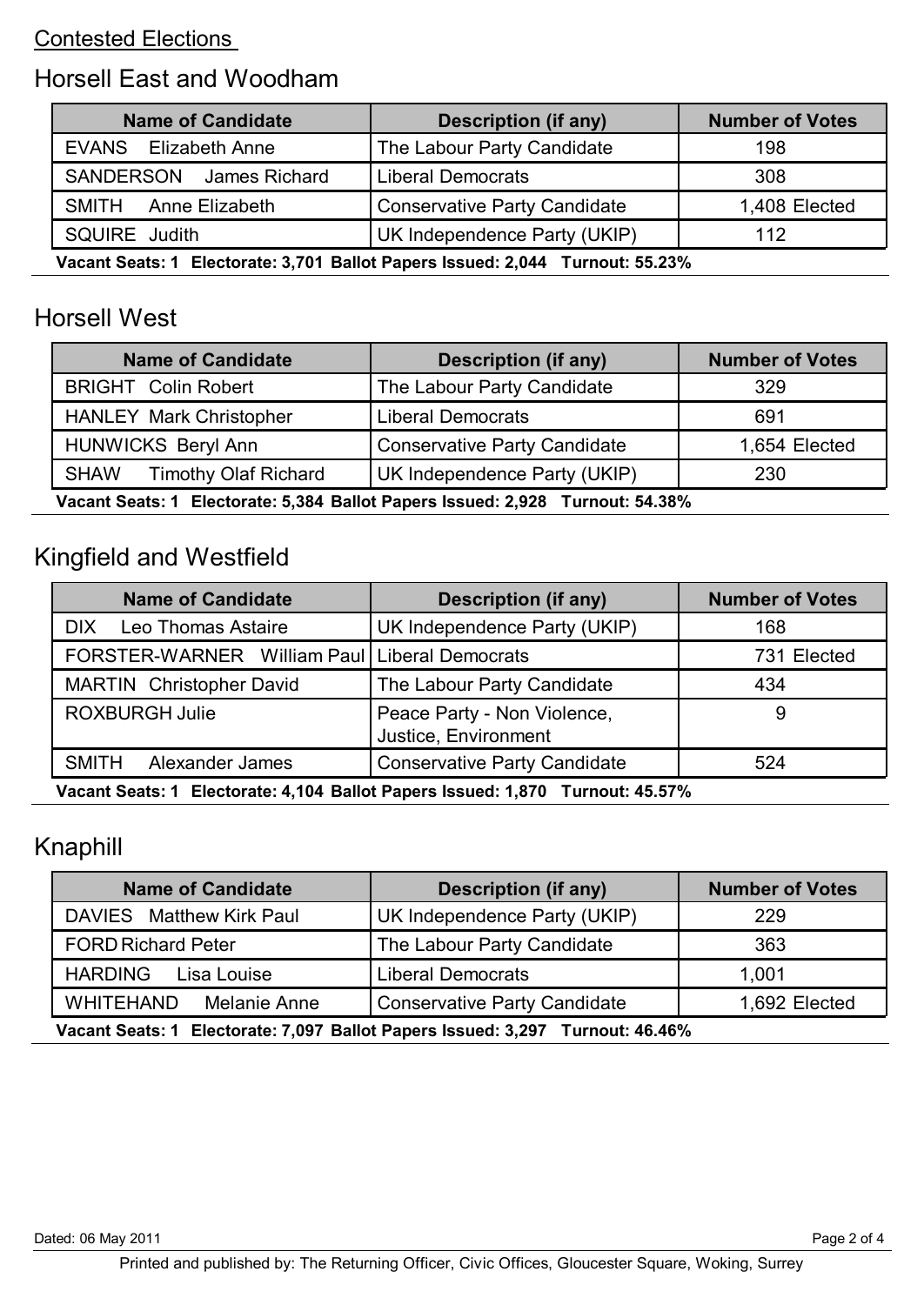#### Contested Elections

## Maybury and Sheerwater

|                                                                               | <b>Name of Candidate</b> | Description (if any)                | <b>Number of Votes</b> |
|-------------------------------------------------------------------------------|--------------------------|-------------------------------------|------------------------|
| ALI                                                                           | Mohammad                 | The Labour Party Candidate          | 1,016                  |
| <b>ALI</b>                                                                    | Muzaffar Abdullah        | <b>Conservative Party Candidate</b> | 1,061 Elected          |
|                                                                               | <b>LATIF Ajmal</b>       | <b>Liberal Democrats</b>            | 899                    |
|                                                                               | ROE David Simon          | UK Independence Party (UKIP)        | 434                    |
| Vacant Seats: 1 Electorate: 7,136 Ballot Papers Issued: 3,454 Turnout: 48.40% |                          |                                     |                        |

## Old Woking

| <b>Name of Candidate</b>                                                      | Description (if any)                | <b>Number of Votes</b> |
|-------------------------------------------------------------------------------|-------------------------------------|------------------------|
| <b>BROWN Paul James</b>                                                       | The Labour Party Candidate          | 220                    |
| <b>BURBERRY Rob</b>                                                           | UK Independence Party (UKIP)        | 139                    |
| <b>GOREJames Morton</b>                                                       | <b>Conservative Party Candidate</b> | 292                    |
| MORALES Louise Mary Nell                                                      | <b>Liberal Democrats</b>            | 386 Elected            |
| Vacant Boate: 1 Electorato: 2.200 Ballet Baners Issued: 1.042 Turnout: 47.47% |                                     |                        |

**Vacant Seats: 1 Electorate: 2,209 Ballot Papers Issued: 1,042 Turnout: 47.17%**

## Pyrford

| <b>Name of Candidate</b>                                                                                                                                                                                                                                                                                    | <b>Description (if any)</b>         | <b>Number of Votes</b> |
|-------------------------------------------------------------------------------------------------------------------------------------------------------------------------------------------------------------------------------------------------------------------------------------------------------------|-------------------------------------|------------------------|
| CHRYSTIE Graham Gray                                                                                                                                                                                                                                                                                        | <b>Conservative Party Candidate</b> | 1,547 Elected          |
| <b>GRIMSHAW Andrew Nigel</b>                                                                                                                                                                                                                                                                                | <b>Liberal Democrats</b>            | 439                    |
| <b>MILNER</b> Robin Deller                                                                                                                                                                                                                                                                                  | UK Independence Party (UKIP)        | 158                    |
| <b>WOOD</b><br>Michael                                                                                                                                                                                                                                                                                      | The Labour Party Candidate          | 158                    |
| $\mathbf{M}$ , $\mathbf{A}$ , $\mathbf{H}$ , $\mathbf{A}$ , $\mathbf{A}$ , $\mathbf{A}$ , $\mathbf{H}$ , $\mathbf{H}$ , $\mathbf{H}$ , $\mathbf{H}$ , $\mathbf{H}$ , $\mathbf{H}$ , $\mathbf{H}$ , $\mathbf{H}$ , $\mathbf{H}$ , $\mathbf{H}$ , $\mathbf{H}$ , $\mathbf{H}$ , $\mathbf{H}$ , $\mathbf{H}$ , |                                     |                        |

**Vacant Seats: 1 Electorate: 3,976 Ballot Papers Issued: 2,316 Turnout: 58.25%**

## St Johns and Hook Heath

| <b>Name of Candidate</b>                                                      | <b>Description (if any)</b>         | <b>Number of Votes</b> |
|-------------------------------------------------------------------------------|-------------------------------------|------------------------|
| <b>CUNDY</b> Graham Stephen                                                   | <b>Conservative Party Candidate</b> | 1,303 Elected          |
| <b>FREE Marion Rose</b>                                                       | UK Independence Party (UKIP)        | 110                    |
| <b>LANDON Diana Margaret</b>                                                  | <b>Liberal Democrats</b>            | 327                    |
| SCOTT-MORGAN John                                                             | The Labour Party Candidate          | 185                    |
| Vacant Seats: 1 Electorate: 3,617 Ballot Papers Issued: 1,932 Turnout: 53.41% |                                     |                        |